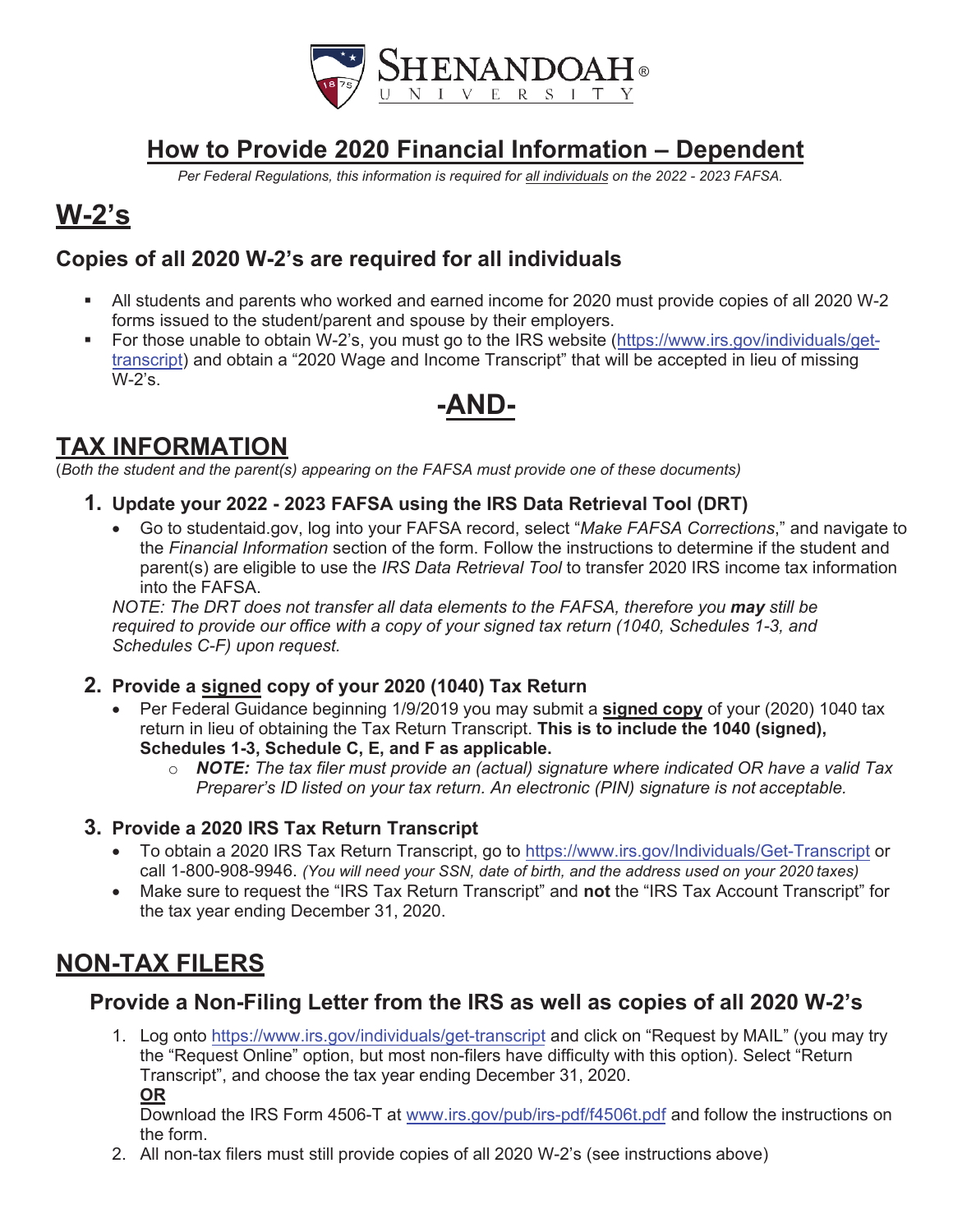

### **2022 - 2023 Dependent Verification Worksheet**

Verification Tracking Group 1 and Institutional Selection

In response to your submission of the 2022 - 2023 Free Application for Federal Student Aid (FAFSA), the U.S. Department of Education has required the Office of Financial Aid to collect the following information from you. Submission of all of the requested information is required in order to receive federal student aid. Please complete and return these materials to the Office of Financial Aid as quickly as possible.

#### **A. Student's Information**

| Student's Last Name                         | Student's First Name | Student's M.I. | Student's SU ID Number  |
|---------------------------------------------|----------------------|----------------|-------------------------|
| Student's Street Address (include apt. no.) |                      |                | Student's Date of Birth |
| City                                        | <b>State</b>         | Zip Code       | Student's Email Address |

Student's Home Phone Number (include area code)

#### **B. Household Information**

List below all members of your household; include the name of the college for any household member who will be enrolled at least half-time, in a degree, diploma, or certificate program at a postsecondary educational institution any time between July 1, 2022, and June 30, 2023. *If more space is needed, attach a separate page with the student's name and SU ID Number at the top.*

#### **Please provide the following information:**

- Yourself
- Your parent(s) (including step-parent)
- Your parent(s)' other dependent children if (a) your parent(s) will provide more than half of their support from July 1, 2022, through June 30, 2023, or (b) the children would be required to provide parental information when completing the FAFSA
- Other people if they now live in your parent(s) household and your parent(s) provide more than half of their support and will continue to provide more than half of their support from July 1, 2022, through June 30, 2023

**\*NOTE:** Please do not list parental college information below, as it will be disregarded for financial aid purposes.

| <b>Full Name</b>   | Age | Relationship   | College                      | <b>Will be Enrolled</b><br>at Least Half-<br><b>Time</b> |
|--------------------|-----|----------------|------------------------------|----------------------------------------------------------|
| John Doe (example) | 18  | <b>Brother</b> | <b>Example University</b>    | Yes                                                      |
|                    |     | <b>Self</b>    | <b>Shenandoah University</b> |                                                          |
|                    |     |                |                              |                                                          |
|                    |     |                |                              |                                                          |
|                    |     |                |                              |                                                          |
|                    |     |                |                              |                                                          |
|                    |     |                |                              |                                                          |
|                    |     |                |                              |                                                          |
|                    |     |                |                              |                                                          |
|                    |     |                |                              |                                                          |